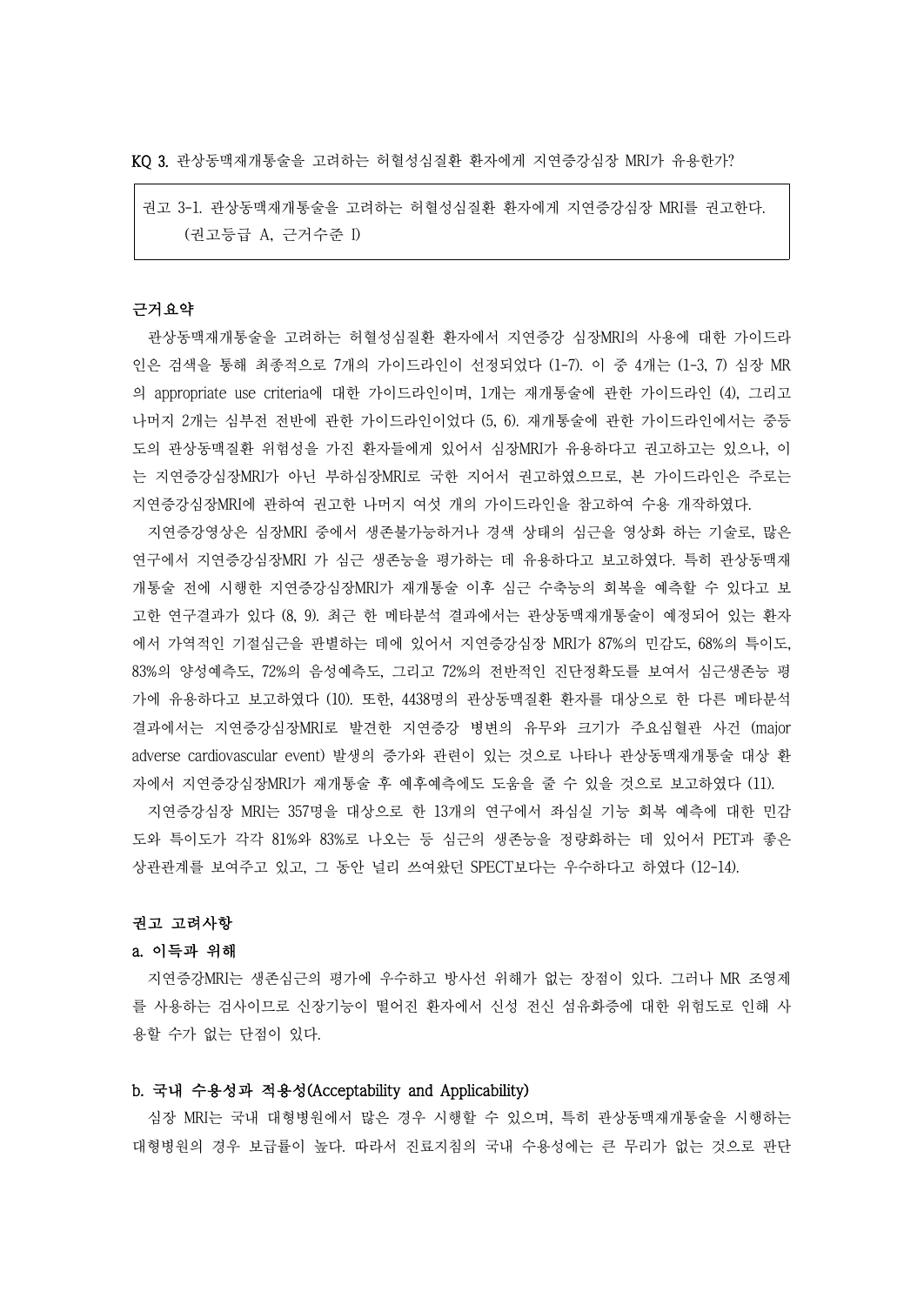되었다. 그러나 검사비용, 건강보험적용 여부 등으로 인한 문제점 등이 없는지에 대해 아직 해결되 지 못한 부분이 있어서 적용성에 대해서는 받아들이기 어려운 측면에 존재할 수도 있다고 보았다.<br>또한 전반적인 검사의 신뢰도를 유지하려면 검사 방법 및 영상 후처리의 표준화, 구조화 판독문의 사용 등을 통한 영상검사의 품질관리가 필요하다. 수용성과 적용성 평가표는 부록 2에 제시되었다.

## c. 검사별 방사선량

지연증강 심장 MRI 0

# 참고문헌

- 1. 2014 Korean Guidelines for Appropriate Utilization of Cardiovascular Magnetic Resonance Imaging: A Joint Report of the Korean Society of Cardiology and the Korean Society of Radiology
- 2. (2007) CCS/CAR/CANM/CNCS/CanSCMR joint position statement on advanced noninvasive cardiac imaging using positron emission tomography, magnetic resonance imaging and m ultidetector computed tomographic angiography in the diagnosis and evaluation of ische mic heart disease – executive summary
- 3. (2010) ASCI 2010 appropriateness criteria for cardiac magnetic resonance imaging: a rep ort of the Asian Society of Cardiovascular Imaging cardiac computed tomography and ca rdiac magnetic resonance imaging guideline working group
- 4. 2014 ESC/EACTS Guidelines on myocardial revascularization
- 5. 2016 ESC Guidelines for the diagnosis and treatment of acute and chronic heart failure
- 6. 2013 ACCF/AHA Guideline for the Management of Heart Failure
- 7. (2006) ACCF/ACR/SCCT/SCMR/ASNC/NASCI/SCAI/SIR 2006 Appropriateness Criteria for Car diac Computed Tomography and Cardiac Magnetic Resonance Imaging
- 8. Choi KM, Kim RJ, Gubernikoff G, Vargas JD, Parker M, Judd RM. Transmural extent of acute myocardial infarction predicts long-term improvement in contractile function. Circ ulation 2001;104:1101-1107
- 9. Kim RJ, Wu E, Rafael A, Chen EL, Parker MA, Simonetti O, et al. The use of contrastenhanced magnetic resonance imaging to identify reversible myocardial dysfunction. N E nglJ Med 2000;343:1445-1453
- 10. Romero J, Kahan J, Kelesidis I, Makani H, Wever-Pinzon O, Medina H, et al. CMR ima ging for the evaluation of myocardial stunning after acute myocardial infarction: a meta -analysis of prospective trials. Eur Heart J Cardiovasc Imaging 2013;14:1080-1091
- 11. Chan RH, Leung AA, Manning WJ. Prognostic utility of late gadolinium enhancement ca